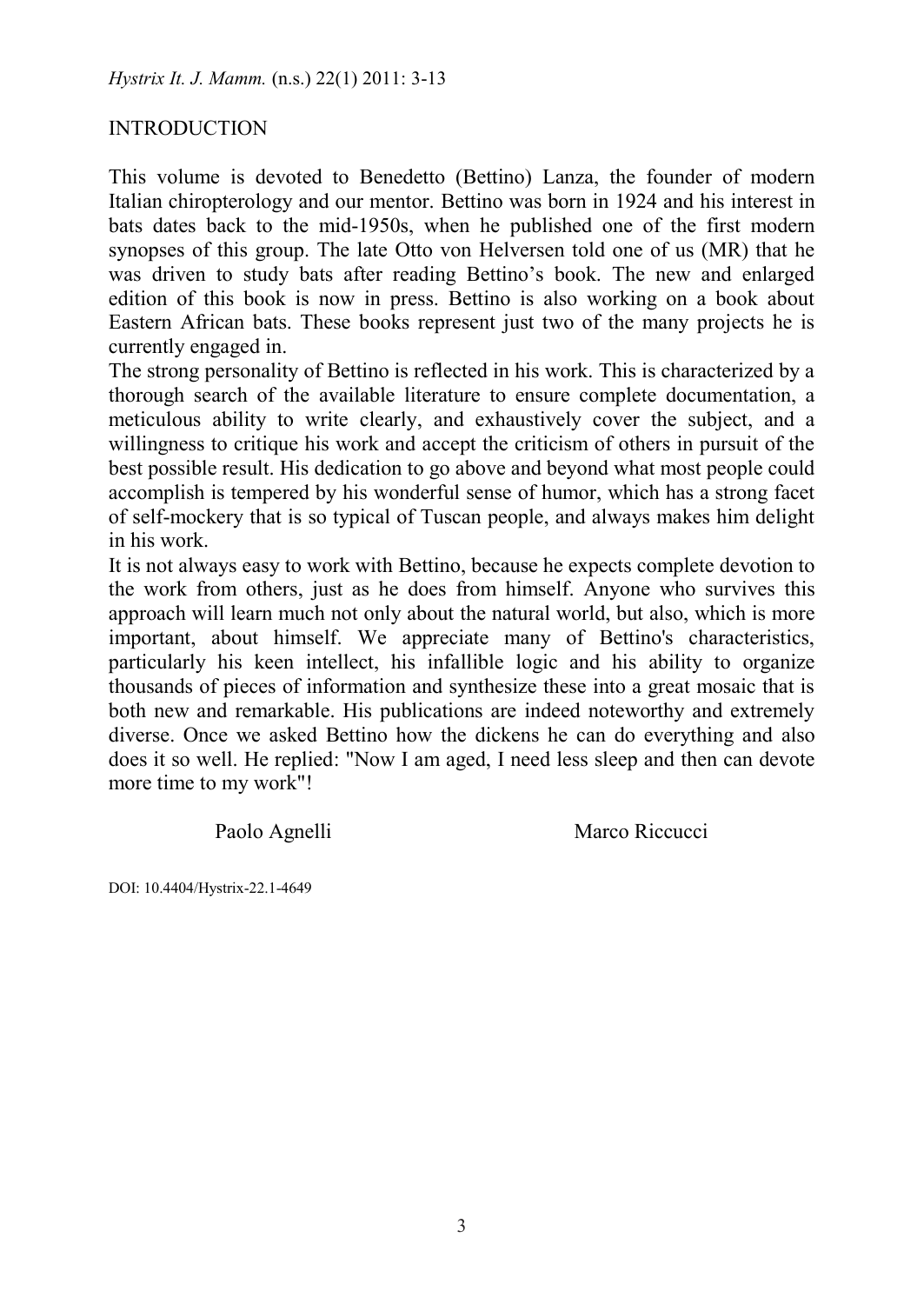# A SUMMARY OF LANZA'S RESEARCH ON MAMMALS

# 1. Ethology

Bat banding in Ostia Antica (Rome) and results of homing experiments (1958).

# 2. Biology of reproduction

The buccal pad, a peculiar structure occurring in some bats of the family Vespertilionidae, was discovered in *Nyctalus noctula* by Mohr (1932), who very briefly described its external appearance. Later on, this structure was *independently* rediscovered in the same species by Harrison & Davies (1949) and in two *Pipistrellus* and *Hypsugo savii* by Lanza (1956), who described its external morphology and histology. The buccal pad is situated in the *vestibulum oris*, close to the mouth commissure and consists of a thickening of the stratified squamous epithelium of the mucous membrane lining the upper labio-gingival fornix; its cells are filled with different quantities of a fatty substance, which, when abundant, gives it a whitish, yellowish or a reddish-orange colour. Lanza later demonstrated (1956; see also 1959 and 1970), mainly with histological techniques, that the buccal pad is a seasonal character in males controlled by the male sex hormone, as it attains its maximum development in rutting males when the *cauda epididymi* is filled with sperm, whereas it is much less developed in females and in males with empty epididymis. Research in the field recently confirmed Lanza's conclusions (2003).

3. Taxonomy and systematics

Lanza's studies on the *bacula* of European bats allowed the discrimination of some sibling species, for example *Plecotus auritus* from *Plecotus austriacus* (quoted as *P. wardi*) (1959 and 1960). Studies on the *bacula* of the flying-foxes of the genus *Pteropus* demonstrated that this structure has no phylogenetic value (1963 and 1969).

Research on the postembryonic growth of the skull in the pteropodid genus *Epomophorus*  revealed the existence of allometric phenomena that involved the synonymization of at least one species described from juveniles (1961)

Two papers (1963 and 2002) deal respectively with a redescription of the African molossid bat *Nyctinomus aloysiisabaudiae* and the genesis of the erythristic colour phase occurring in some Sardinian specimens of the rhinolophid bat *Rhinolophus mehelyi*.

4. Chorology

Notes on the bats living in the «Grotte di Castellana» caves (Bari), with discovery of a species new to the Italian Peninsula (*Rhinolophus mehelyi)* (1959). Lanza documented the occurrence of the Northern bat, *Eptesicus nilssonii*, in Croatia (recently rediscovered in this country!) and published notes on the bat fauna of Petālā Id. (Greece) (1957). Another paper (1968) deals with some bats from Somalia.

# 5. Fauna and biogeography

The first large monograph on Italian Chiroptera was published by Lanza in 1959 and it is still considered one of the best ever appeared on European bats; a new up-to-date edition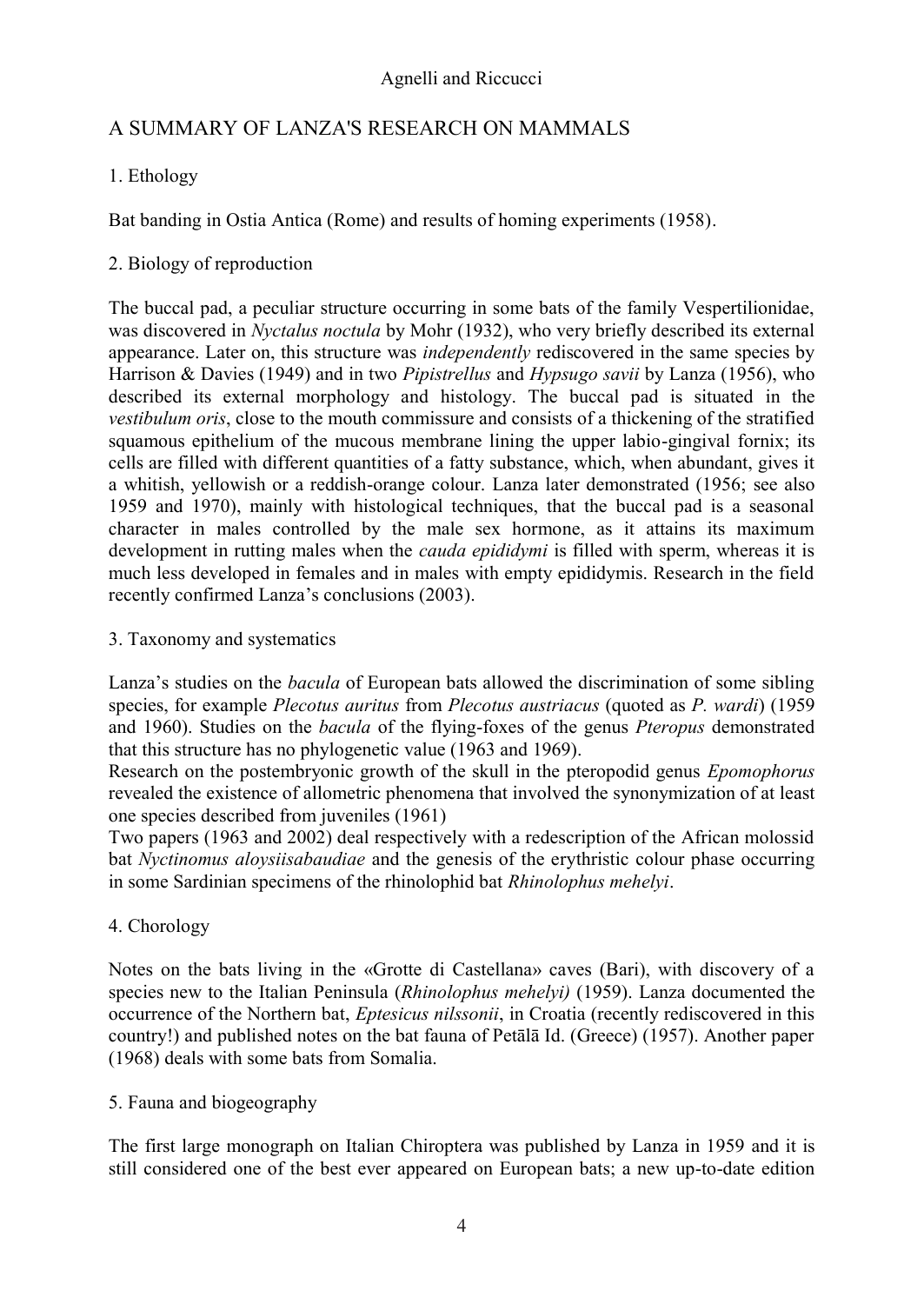# *Introduction*

(about 900 pp.) is in press. Some papers (1999, 2000, 2001, 2002) correspond to up-to-date but concise Italian and English editions of the Italian bat fauna.

Other papers (1952, 1961, 1971) deal with Tuscan cave-dwelling bats, southern Italian bats and mammals living in the Apuan Alps (NW Tuscany), respectively (see also «*Chorology*»).

The biogeography of the Italian Chiroptera is treated in the paper published in 1985.

# 6. Parasitology

After publishing a few papers (1950, 1998, 1999), Lanza published the first exhaustive monograph on the ecto- and endoparasites of European bats, also including parasites found on or in specimens collected outside Europe (1999). In this book, based on the analysis of more than 1100 papers, about 756 taxa are cited and briefly treated.

Currently, 42 taxa have been named after Benedetto Lanza: 34 invertebrates (1 genus, 25 species, 7 subspecies, 1 variety) and 8 vertebrates (1 genus, 2 species, 5 subspecies); and 71 taxa have been named by Benedetto Lanza, sometimes with his collaborators: 7 invertebrates (1 genus, 4 species, 2 subspecies) and 71 vertebrates (5 genera, 29 species, 27 subspecies).

# CONTRIBUTIONS TO THE HISTORY OF SCIENCE AND ART

Lanza contributed to the artistic appreciation and scientific understanding of the world famous collection of anatomical waxes housed in the Zoological Section «La Specola» of the Museum of Natural History of the University of Florence (XVII-XIX century) by writing a book in collaboration with Maria Luisa Puccetti Azzaroli, Marta Poggesi and Antonio Martelli (1979; 1997, second revised and up-to-date edition; 1995, English translation of the text, with same additions), and a paper (1984) on the so-called «Decomposable Venus» (1984).

Different subjects are dealt with in various other papers (1991, the zoological collections by Ruggero Tozzi; 1992, zoological and eco-ethological research of the University of Florence in Latin America; 1994 and 1996, the situation of herpetological research in Italy; 1982 and 1987, short notes on the Zoological Section of the Museum of Natural History of the University of Florence; 1993, biological expertise for the restoration and conservation of cultural heritage.

# DICTIONARIES

Lanza coordinated and supervised the writing of the systematic botany and zoology definitions for Devoto & Oli's dictionary of the Italian language, one of the most important ever published; he personally wrote some entries on botany (letters A-C) and the entries on Pisces *sensu lato*, Amphibia, Reptilia and Aves.

Lanza has also been coordinator, supervisor and editor of a large Dictionary of the Animal Kingdom (fossils excluded) of which he personally wrote the general entries, in collaboration with Stefano Vanni, as well as the entries dealing with Platyhelminthes, Gastrotricha, Rotiferi, Nematoda, Nematomorpha, Kinorhyncha, Acanthocephala, Cephalochordata. Cephalaspidomorpha, Pteraspidomorpha, Chondrichthyes, Osteichthyes, Amphibia and Reptilia (1982 and 1985).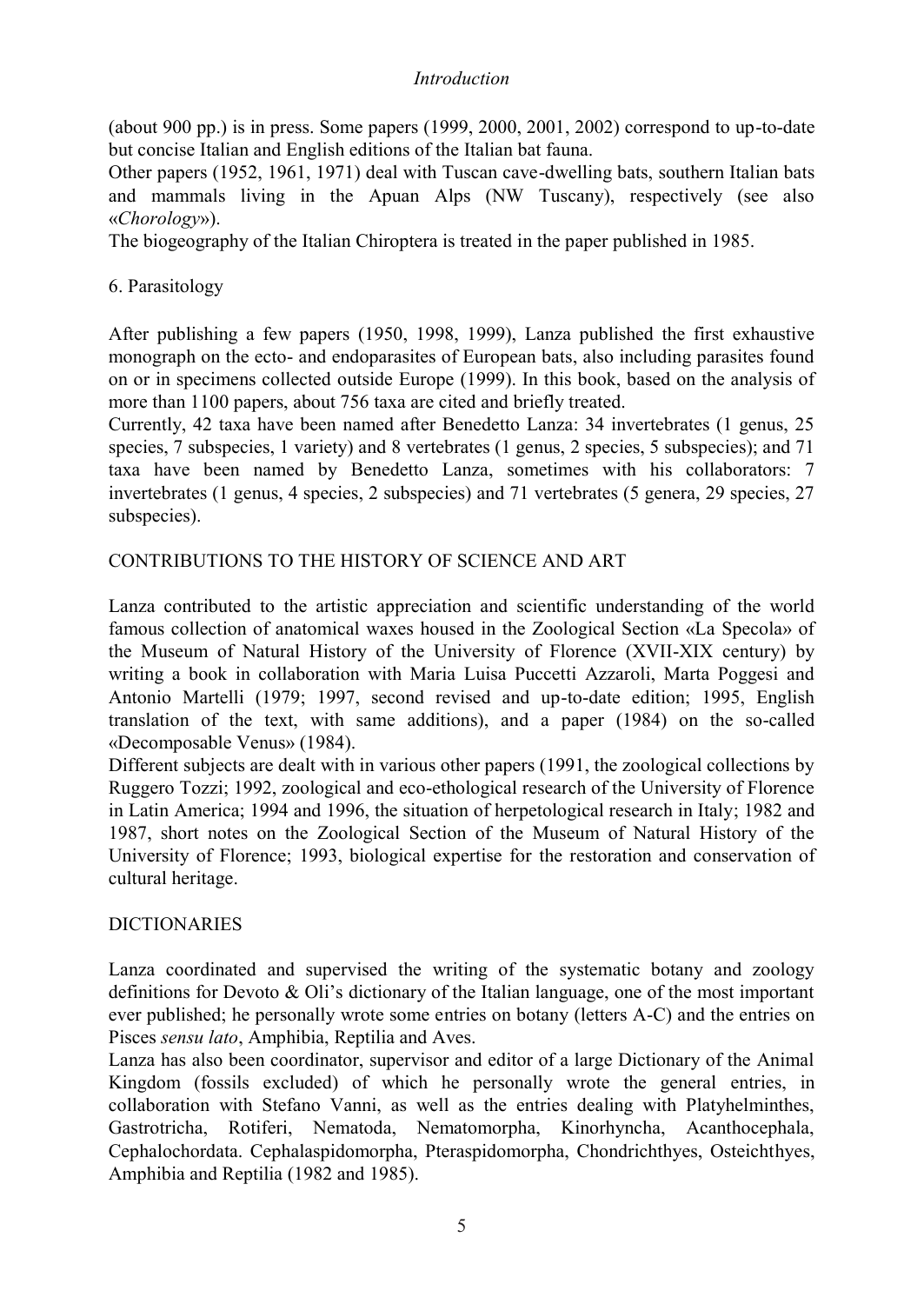# CURRICULUM VITAE

Benedetto Giuseppe Antonio Lanza, usually called «Bettino», medical doctor and amateurturned-professional naturalist, was born on 24 May 1924 in Florence (Tuscany; Italy). He had a deep boyhood interest in natural history, but studied medicine and received an honorary degree in medicine and surgery. Because of his interest in natural history, he limited his medical practice and instead devoted his life to the study of morphology, anatomy, biology and taxonomy of a number of animal groups, especially amphibians, reptiles, bats, Mollusca Soleolifera and phreaticolous aquatic Crustacea. He was selected as professor of General Biology at the University of Bologna in 1969, elected full professor of General Biology in the Faculty of Mathematics, Physics and Natural Sciences at the University of Florence in 1971, and appointed director of the Zoological Museum «La Specola» of the aforementioned University a year later.

Among his many papers and books he was most prolific in the subjects of herpetology (c. 230 titles), mammalogy (c. 30, mainly on bats; see below), malacology (13, especially on Soleolifera, with the discovery of self-reproduction in Vaginulidae and sperm intramitochondrial glycogen), and stygobiontic Crustacea (4).

**1952**-**1955** President of the *Gruppo Speleologico Fiorentino del Club Alpino Italiano* (Florentine Cave Group of the Italian Alpine Club).

**1967 (**27.IX) Appointed corresponding member of the *Naturforschende Gesellschaft in Basel*.

**1979** Illustrated an issue of a set of four stamps and a souvenir sheet illustrating four species of freshwater fishes endemic to Somalia, one of which - *Pardiglanis tarabinii* Poll, Lanza et Romoli Sassi, 1972 (Siluriformes, Bagridae) - was described by Lanza himself; first case in the history of philately.

**1980**. Elected honorary member of the *Gruppo Speleologico Fiorentino del Club Alpino Italiano* (Florentine Cave Group of the Italian Alpine Club).

**1982** Illustrated an issue of a set of four stamps and a souvenir sheet illustrating four species of Somali snakes, one of which - the endemic Colubridae *Spalerosophis josephscorteccii* Lanza 1966 - was also described by the illustrator himself.

**1985 (**20.VIII). Elected by acclamation President of the *Societas Europaea Herpetologica* during the Third Ordinary General Meeting of *S.E.H.*, Prague, Czech Republic (end of his term in office in September 1989).

**1992** Voluntarily resigned as Director of the *Zoological Museum «La Specola» of the University of Florence.* Appointed member of the *Comitato Scientifico e Tecnico dell'Orto Botanico «P. Pellegrini»* (Scientific and Technical Committee of the Botanical Garden «P. Pellegrini») (Apuan Alps; municipality of Massa, province of Massa-Carrara; Tuscany). Appointed member of the *Consiglio Scientifico del «Centro di Studio per la Faunistica ed Ecologia Tropicali» del Consiglio Nazionale delle Ricerche* (Scientific Council of the «Centre for the Study of Tropical Fauna and Ecology» of the National Research Council).

**1993** Unanimously elected provisional President of the *Societas Herpetologica Italica* on the occasion of its foundation, Massa Marittima (Grosseto), 20 February 1993. Unanimously elected President of the *Societas Herpetologica Italica* during the First Ordinary General Meeting of *S.H.I.*, Florence, 12 June 1993. Elected President (9.III) of the *Consiglio Scientifico del «Centro di Studio per la Faunistica ed Ecologia Tropicali» del Consiglio Nazionale delle Ricerche*. Unanimously elected Honorary Member of the *Associazione Teriologica Italiana* [Association of Italian Mammalogists] during the National Meeting of *A.T.I.*, Florence, 3 December 1993.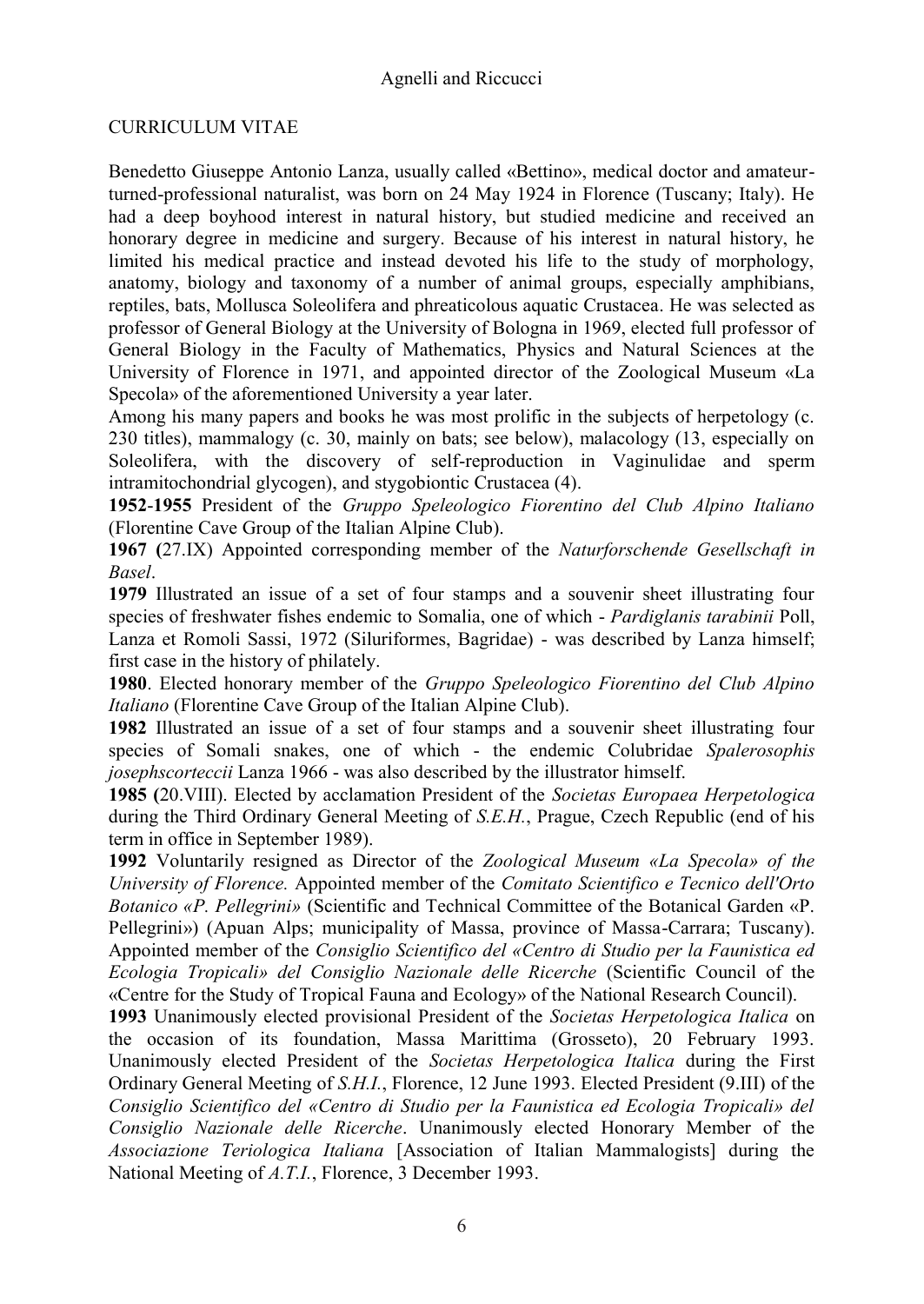#### *Introduction*

**1994** (18.IV). Unanimously elected member of the *Accademia Lunigianese di Scienze «Giovanni Capellini»*, La Spezia.

**1995** (26.VIII). Unanimously elected Honorary Member of the *Societas Europaea Herpetologica* during the Eighth Ordinary General Meeting of *S.E.H.*, Bonn.

**1996** Retired on 31.X.1996, three years before the expiry of his term (31.X.1999). Unanimously elected Honorary Curator of the *Museo di Storia Naturale dell'Università degli Studi di Firenze* (Natural History Museum of the University of Florence).

**1997** Voluntarily resigned as President of the *Societas Herpetologica Italica*. Unanimously elected the first Honorary Member of the *Societas Herpetologica Italica* during the meeting of the *S.H.I.*, Rome, 13 September 1997.

**1999 (**11.XII). Unanimously elected Honorary Member of the *Gruppo Italiano Ricerca Chirotteri* (Italian Bat Research Group) during the meeting of the *G.I.R.C.*, Riserva Naturale Orientata di Onferno (Rimini).

**2002** (11.XII). Unanimously elected Corresponding Academic of the Accademia dei Georgofili, Firenze.

Promoter (1966) and member (1966-1988) of the *Gruppo Ricerche Scientifiche e Tecniche Subacquee (Firenze)* [Underwater Scientific and Technical Research Group (Florence)].

# **EXPEDITIONS**

He participated, often as scientific coordinator, in several expeditions to Egypt (Shadwan Island), Tunisia (Galite Archipelago), Somalia, Ethiopia, Kenya, Zimbabwe, Cuba, Ecuador (Galápagos Islands), Argentina (Patagonia, Tierra del Fuego), France, Italy, Spain, Portugal, Greece (Crete Island), Saudi Arabia (Farasan Islands), Jordan, Yemen Arab Republic, India, and Australia.

#### HERBARIUM

The «Herbarium Lanza», of more than 10,500 sheets, is housed in the «Museo Regionale di Scienze Naturali», Turin.

# FAVOURITE HOBBIES

Painting, drawing, piano-accordion, electronic organ, piano.

# ADVISORY BOARDS

Member of advisory boards of *Zeitschrift für Säugetierkunde* (since 1962), *Salamandra* (*Zeitschrift für Herpetologie und Terrarienkunde*) (1965-1982), *Atti della Società Toscana di Scienze Naturali* (since 1981), *Alytes* (since 1982), *Monitore Zoologico Italiano (Italian Journal of Zoology)* (from 1982 to its closure in 1987), *Animalia* (since 1983), *Hystrix, The Italian Journal of Mammalogy* (since 1985), *Tropical Zoology* (since 1987), *Fauna of Saudi Arabia* (since 1988), *Atti della Società Italiana di Scienze Naturali* (since 1997), *Acta Herpetologica* (since 2006).

# PUBLICATIONS ON MAMMALS

- Lanza B. 1946. Reperti paleontologici e paletnologici in due caverne dei dintorni di Sassorosso (Lucca). Historia Naturalis Roma 1 (4): 89-91.
- Lanza B. 1947. Nota preliminare sulla fauna di alcune grotte dei Monti della Calvana (Firenze). Atti della Società Italiana di Scienze Naturali e del Museo Civico di Storia Naturale in Milano 86: 180-184.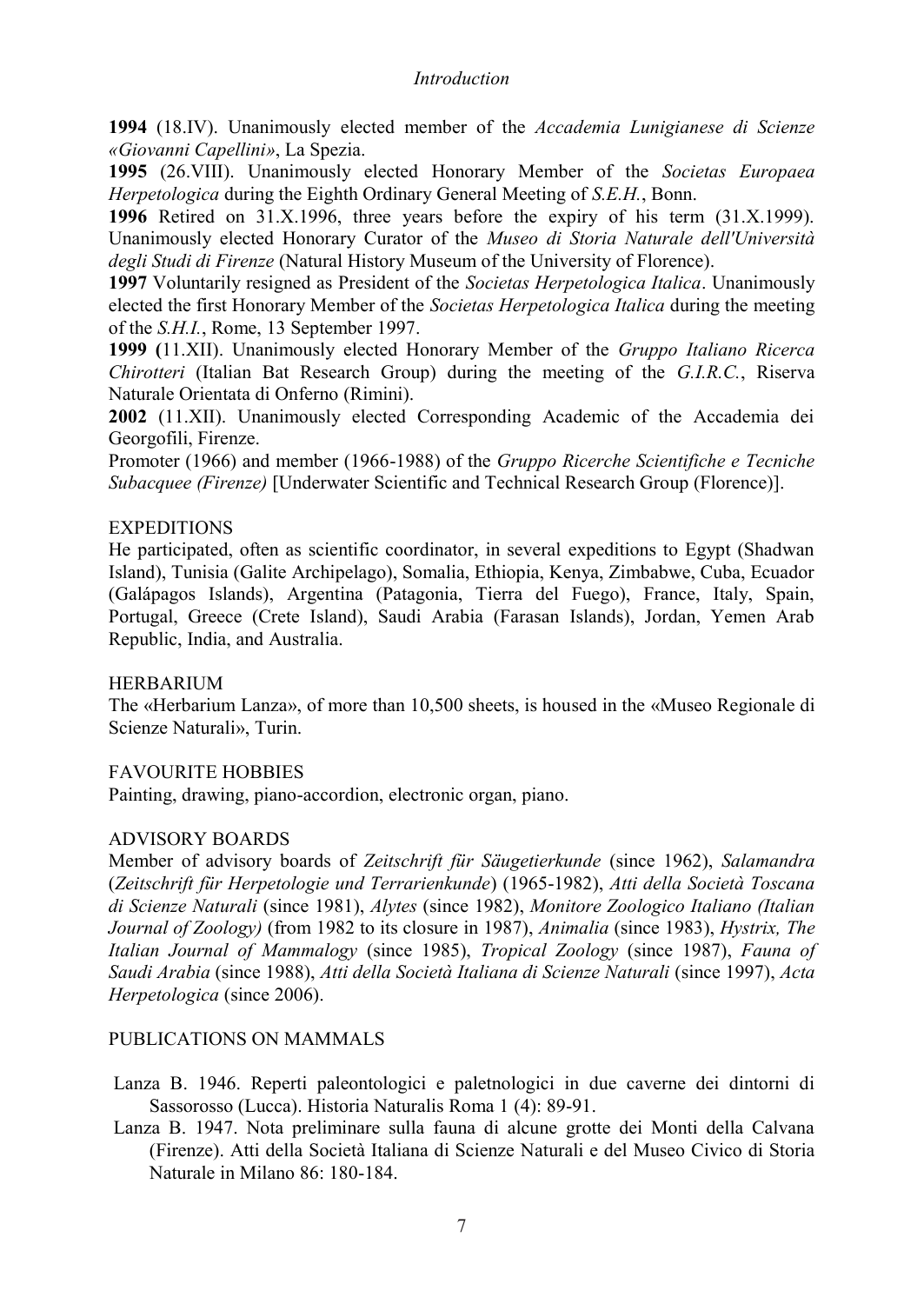- Lanza B. 1948. Esplorazioni speleologiche in Toscana. Le grotte di Bedizzano e di Ritomboli (Alpi Apuane) e la loro fauna. L'Universo, Firenze 28 (5): 529-539, 4 figs.
- Lanza B. 1950. La *Nycteribosca africana* (Walker) nell'Italia peninsulare (Diptera-Pupipara). Memorie della Società Entomologica Italiana 29: 96.
- Frassineti A., Lanza B. 1950. Effetti dell'acetato di desossicorticosterone, della vitamina C e delle due sostanze associate sull'artrite da formalina nel ratto integro. Folia Endocrinologica (Archivio di Endocrinologia Clinica e Sperimentale) 3(6): 903-909, 3 figs
- Lanza B., Frassineti A. 1951. Effetto della vitamina C e del cortisone, somministrati contemporaneamente al desossicorticosterone, sui danni cardiovascolari e renali da questo provocati nei ratti. Bollettino della Società Italiana di Biologia Sperimentale 27(5): 757-759.
- Lanza B., Frassineti A. 1951. Superdosaggio cortisonico e malattie infettive negli animali di laboratorio. Archivio «E. Maragliano» di Patologia e Clinica 6(5): 829-836, 2 pls (with 5 figs).
- Lanza B., Frassineti A. 1951. Notizie e ricerche sulle alterazioni cardio-vascolari e renali provocate dal desossicorticosterone nei ratti e su l'effetto della contemporanea somministrazione di vitamina C e di cortisone. Archivio «E. Maragliano» di Patologia e Clinica 6(6): 1011-1022, 6 unnumbered pls (with 12 figs).
- Marinetti R., Frassineti A., Lanza B. 1951. Anti-istaminici e reazione infiammatoria da formaldeide. Bollettino e Memorie della Società Tosco-Umbro-Emiliana di Medicina Interna 1951(2): 228-233, 3 figs.
- Lanza B. 1952. Nota preliminare sui Chirotteri delle Grotte di Castellana (Bari) e sulla scoperta di una specie nuova per la Penisola Italiana (*Rhinolophus mehelyi*). Rassegna Speleologica Italiana 4(1): 19-20.
- Lanza B. 1952. Speleofauna toscana. II. Mammiferi. Archivio Zoologico Italiano 37: 107- 130, 1 pl. (V, with 2 figs).
- Lanza B., Marcucci G. 1953. Note su alcune grotte della Toscana con cenni sulla loro fauna. Rassegna Speleologica Italiana 5(2): 50-58, 6 figs.
- Lanza B. (1956). Sulla presenza in *Pipistrellus* di una speciale formazione epiteliale buccale. Monitore Zoologico Italiano 63 [1955] (4): 285-292, 5 figs.
- Lanza B. 1956. Note sul cuscinetto buccale dei Chirotteri. Bollettino di Zoologia 23(2): 263-273, 4 figs.
- Lanza B. 1957. Su alcuni Chirotteri della Penisola Balcanica. Monitore Zoologico Italiano  $65(1-2)$ : 3-6.
- Lanza B. 1958. Inanellamento di Chirotteri nella zona di Ostia Antica (Roma) e risultati di esperienze sul ritorno al luogo di cattura. Doriana, Genova 2(93): 1-8.
- Lanza B. 1959. Anfibi [pp.102-107, figs 136-137, 3 pls (pl. 32 with figs 142-148, colour pl. 38 with figs 178-182, colour pl. 39 with figs 183-185)], Rettili [pp. 107-112, figs 139-144,2 pls (pl. 33 with figs 149-153, colour pl. 40 with figs 190-196)], Chirotteri (p. 127, pl. 46 with fig. 226), Nota bibliografica (p. 264). In: Conosci l'Italia, volume III, La fauna; Milano; Touring Club Italiano; 272 pp., 361 figs, 96 pls (1-96) with 489 figs.
- Lanza B. 1959. Notizie sull'osso peniale dei Chirotteri europei e su alcuni casi di parallelismo morfologico. Monitore Zoologico Italiano 67(1-2): 3-14, 5 figs.
- Lanza B. 1959. Chiroptera Blumenbach, 1774 (pp. 187-473, figs 81-164, 1 unnumbered colour pl. facing p. VIII). In: Toschi A., Lanza B. Fauna d'Italia, vol. IV, Mammalia, generalità, Insectivora, Chiroptera; Bologna; Edizioni Calderini; VIII + 485 pp., 164 figs, 1 unnumbered pl. facing p. VIII.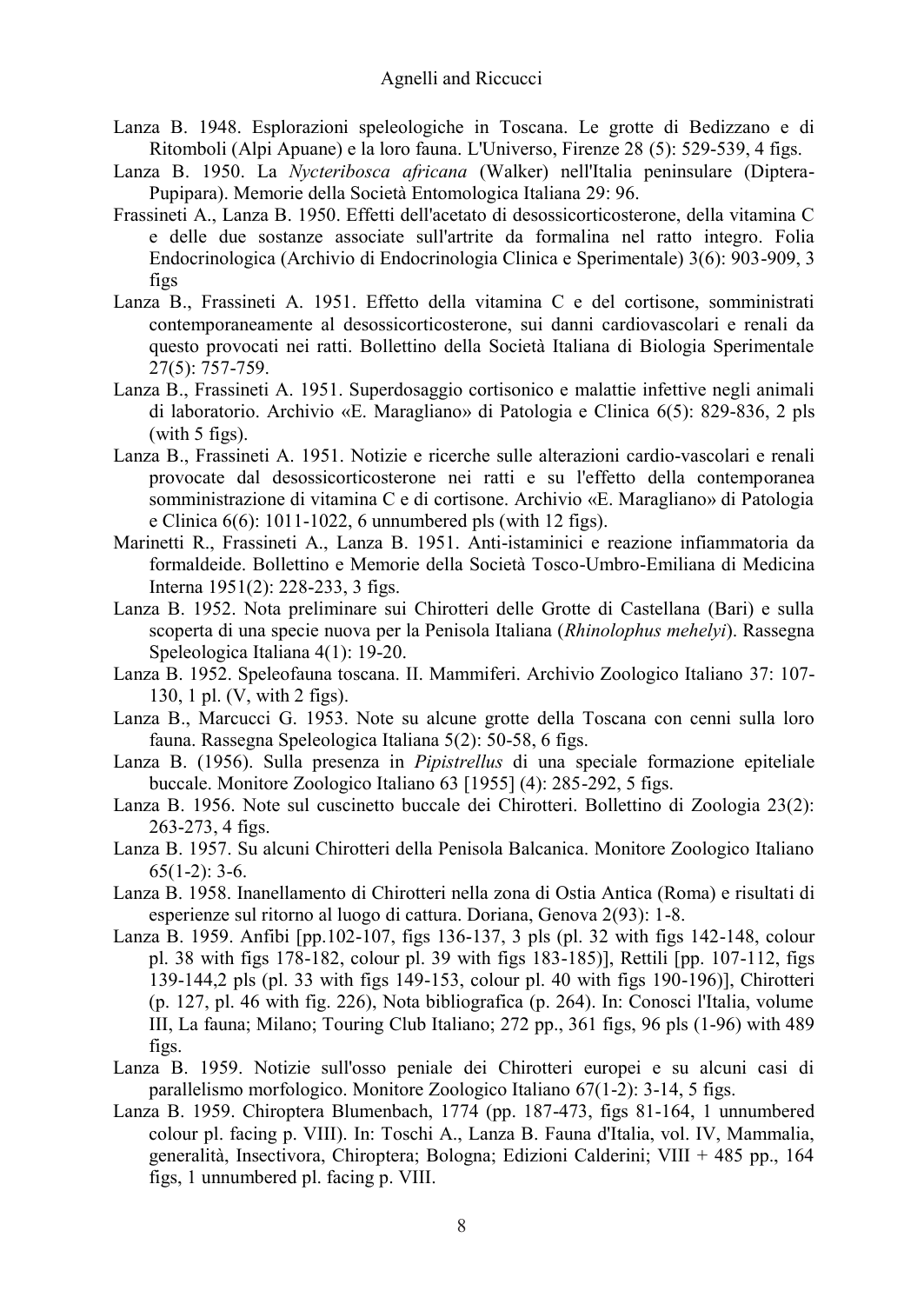#### *Introduction*

- Lanza B. 1960. Su due specie criptiche di orecchione: *Plecotus auritus* (L.) e *P. wardi*  Thomas (Mamm.; Chiroptera). Monitore Zoologico Italiano 68(1-2): 7-23, 3 figs. [On two sibling species of Long-eared Bats: *Plecotus auritus* (L.) and *P. wardi* Thomas (Mammalia; Chiroptera)].
- Lanza B. 1961. La fauna cavernicola della Toscana. Rassegna Speleologica Italiana 13(2): 23-51, 8 figs.
- Lanza B. 1961. Alcune particolarità delle pliche palatine e dell'accrescimento postembrionale del cranio in *Epomophorus* (Mamm.; Megachiroptera). Monitore Zoologico Italiano 68 [1960] (3-4): 170-184, 6 figs. [On some characteristics of the palatal ridges and postembryonic growth of the skull in *Epomophorus* (Mamm.; Megachiroptera)].
- Lanza B. 1961. I Chirotteri dell'Italia meridionale. La Speleologia, Roma 1(1): 13-17, 3 figs.
- Lanza B., Harrison D.L. 1963. A new description of the type specimen of *Nyctinomus aloysii-sabaudiae* Festa 1907. Zeitschrift für Säugetierkunde 28(2): 102-107, 2 figs.
- Lanza B. 1963. Sul *baculum* e sui genitali esterni maschili di *Pteropus* (Mamm. Megachiroptera). Monitore Zoologico Italiano 70-71 [1962-1963]: 507-542, 6 figs.
- Lanza B. 1968. A Sciaduàn, l'Isola degli Squali, con la Spedizione Mares nel Mar Rosso (ottobre-novembre 1965). L'Universo, Firenze 48(5): 804-836, 30 figs.
- Funaioli U., Lanza B. 1968. On some bats from Somalia. Monitore Zoologico Italiano (new series) Suppl. 2: 199-202.
- Lanza B. 1969. The baculum of *Pteropus* and its significance for the phylogenesis of the genus (Mammalia, Megachiroptera). Monitore Zoologico Italiano (new series) Suppl. III(3): 37-68, 6 figs.
- Lanza B. 1970. In Kenya, da -5 a +5000 m di quota. L'Universo, Firenze 50(1): 111-134, (2): 405-428, (3): 601-634, 70 figs.
- Lanza B. 1970. Nota preliminare sulla fauna terrestre dell'isola di Pianosa nel Mar Tirreno (pp. 37-43). In: Società Botanica Italiana & Italia nostra" (Eds.). Parco Nazionale Insulare di Pianosa nel Mar Tirreno [Relazione preliminare presentata al convegno nazionale «Pianificazione Territoriale e Conservazione del Paesaggio Vegetale»; Firenze 19-20 ottobre 1970]. Firenze; Gruppo Ricerche Scientifiche e Tecniche Subacquee; 67 pp., 10 figs, 1 unnumbered map.
- Lanza B., Calloni C. 1970. The buccal pad of *Scotophilus nigrita* (Schreber) and of *Nycticeius hirundo* (De Winton) (Mammalia, Chiroptera, Vespertilionidae). Monitore Zoologico Italiano (new series) Supplement III(10): 227-233, 2 figs.
- Lanza B., Azzaroli M. L. 1971. I Mammiferi delle Alpi Apuane. Lavori della Società Italiana di Biogeografia (new series) 1 [1970]: 677-714, 10 figs.
- Lanza B. 1972. Il Parco Nazionale dell'Auasc (Scioa, Etiopia). L'Universo, Firenze 52(5): 1035-1070, 35 figs.
- Lanza B. 1972. A review (in English) of Bourne G.H. (Ed.) (1969-1970). The Chimpanzee; (1969) Vol. I: anatomy, behavior and diseases of Chimpanzee;  $XX +$ 466 pp. ; (1970) Vol. II: physiology, behavior, serology and diseases of Chimpanzee; X + 418 pp.; (1970) Vol. III: immunology, infections, hormones, anatomy and behavior; X + 394 pp.; Basel; S. Karger. Scientia, Milano (year LXVI) 107(1-2): 156- 157.
- Lanza B. 1972. A review (in English) of Schenkel R., Schenkel-hulliger L. 1969. Ecology and behaviour of the Black Rhinoceros (Diceros bicornis L.) (A field study, Mammalia Depicta); Hamburg; Verlag P. Parey; 102 pp. Scientia, (year LXVI) Milano 107(5-6): 522.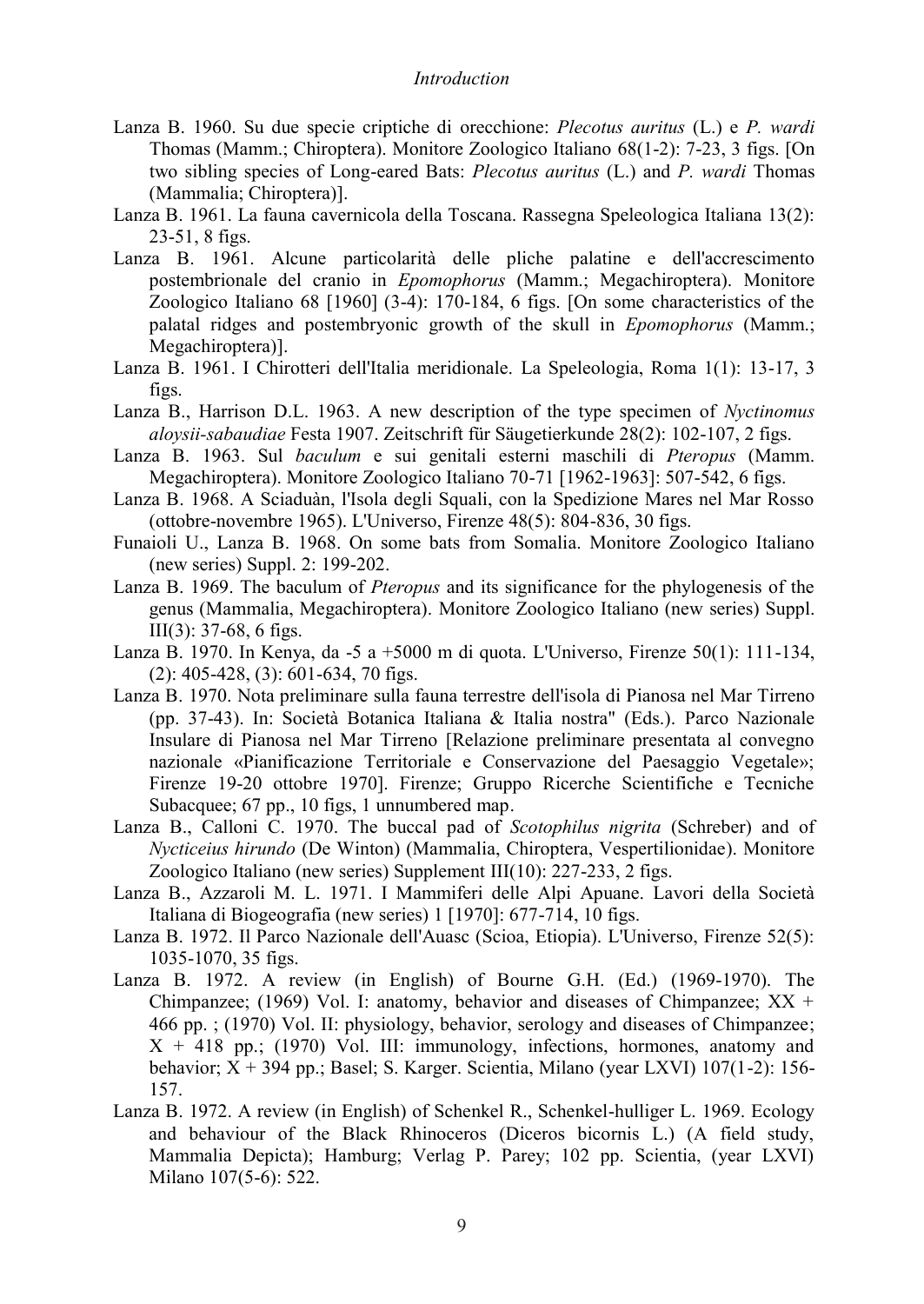- Lanza B. (1972). A review (in English) of Bourne G.H. (Ed.) (1971). The Chimpanzee, Vol. IV: behavior, growth and pathology of Chimpanzees; Basel; S. Karger; VIII + 408 pp. Scientia, Milano (year LXVI) 107(7-8): 716-717.
- Lanza B. (1972). A review (in English) of Harrison D.L. 1972. The mammals of Arabia, Vol. III: Lagomorpha, Rodentia; London; E. Benn Ltd; XX + 286 pp. Scientia, (year LXVI) Milano 107(9-10): 900.
- Lanza B. 1972. A review (in English) of Mörzer Bruyns W.F.J. 1971. Field guide of whales and dolphins; Amsterdam; Uitgevarij Tor; 258 pp. Scientia, (year LXVI) Milano 107(9-10): 901.
- Lanza B. 1972. A review (in English) of: MacClintock D. 1971. Squirrels of North America; London; Van Nostrand Reinhold Company; VIII + 184 pp. Scientia, (year LXVI) Milano 107(9-10): 901-902.
- Lanza B. 1972. A review (in English) of: Bourne G.H. (ed.) 1972. The Chimpanzee, Vol. V: histology, reproduction and restraint; Basel; S. Karger; VIII + 274 pp. Scientia (year LXVI) Milano 107(9-10): 902-903.
- Lanza B. 1972. The natural history of the Cerbicale Islands (southeastern Corsica) with particular reference to their herpetofauna. Natura Milano 63(4): 345-407, 26 figs.
- Francini Corti E., Lanza B. 1973. XVIII Congresso della Società Italiana di Biogeografia: note conclusive sulla storia del popolamento animale e vegetale delle isole circumsiciliane. Lavori della Società Italiana di Biogeografia (new series) **3** [1972]: 911-918.
- Lanza B. 1973. A review (in English) of: Thenius E. 1972. Grundzüge der Verbreitungsgeschichte der Säugetiere (eine historische Tiergeographie); Jena; G. Fischer Verlag;  $X + 346$  pp. Scientia (year LXVII) Milano 108(3-6): 421.
- Lanza B. 1973. A review of: Rosenblum L.A. (Ed.) 1970. Primate behavior (developments in field and laboratory research), Vol. 1; New York; Academic Press; XIV + 400 pp. Scientia (year LXVII) Milano (7-8) 108: 633.
- Lanza B. (1973). A review (in English) of: De Vries A., Kochva E. (Eds.) 1971- 1972. Toxins of animal and plant origin; vol. 1 (1971),  $XVI + 490$  pp., vol. 2 (1972),  $XVI +$ 330 pp.; London; Gordon & Breach Science Publisher. Scientia (year LXVII) Milano 108 (9-12): 886-887.
- Lanza B. 1973. A review (in English) of: De Beaumont G. 1973. Guide des Vertébrés fossiles; Neuchâtel; Ed. Delachaux et Niestlé; 480 pp. Scientia (year LXVII) Milano 108 (9-12): 888-889..
- Lanza B. 1974. Le Isole Galápagos. Con la Spedizione Mares-G.R.S.T.S. all'Arcipelago di Colombo. L'Universo, Firenze 54(3-4): 509-584, (6): 817-918, 136 unnumbered figs, 1 map.
- Lanza B. 1974. A review (in English) of: Müller P. 1973. The dispersal centres of terrestrial vertebrates in the Neotropical Realm [Series "Biogeographica", vol. 4]; The Hague; Dr. W. Junk B. W., Publishers;  $VI + 244$  pp. Scientia (year LXVIII) Milano 109 (5-8): 549.
- Lanza B. 1974. A review (in English) of: Eaton R.L. 1974. The Cheetah (the biology, ecology, and behavior of an endangered species); London; Van Nostrand Reinhold Company; XVI + 178 pp. Scientia (year LXVIII) Milano **109** (9-12): 869-870.
- Brizzi R., Lanza B. 1975. The natural history of the Macinaggio Islets (northeastern Corsica) with particular reference to their herpetofauna. Natura Milano 66(1-2): 53- 72, 8 figs.
- Lanza B. 1977. A review (in Italian and English) of: Prakash I., Ghosh P.K. (Eds.) 1975. Rodents in desert environments [Series: "Monographiae biologicae", vol. 28]; The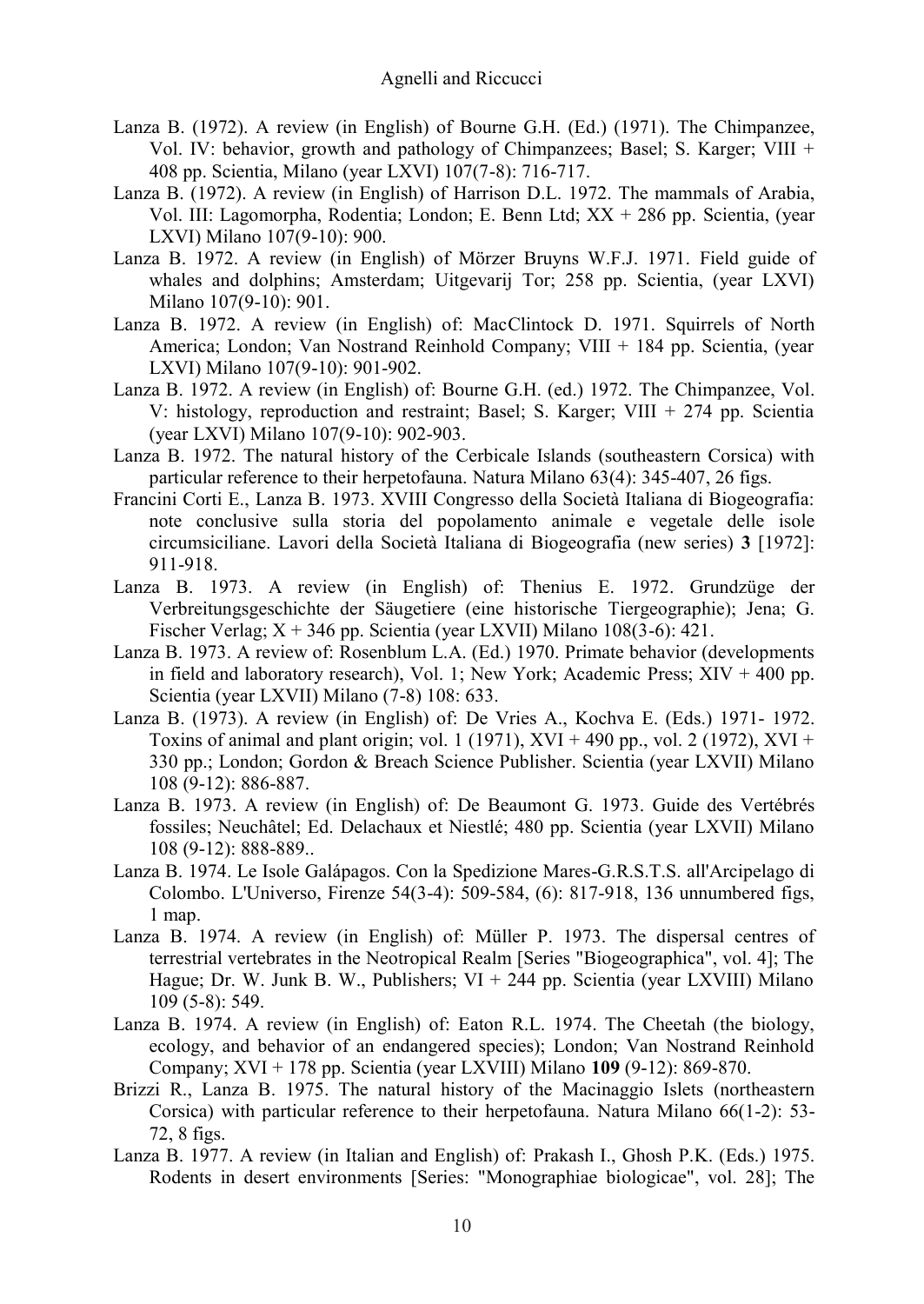Hague; Dr W. Junk b. v. Publishers; XVI + 624 pp. Scientia (year LXXI) Milano **112** (1-4): 212-215.

- Lanza B. 1979. Universo in miniatura attorno alla Corsica. Geos Milano [later on the title was changed to Geodes to avoid confusion with the German magazine Geos] 1 (2): 34-51, 14 figs.
- Lanza B. 1980. Flora e fauna terrestri delle Galápagos. Sesto Continente Milano 1(5)  $[15.$ XII.1979-15.II.1980]: 96 + 101 + 138-140, 17 figs.
- Lanza B. 1980. Notes on the natural history of some minor Galapagoan islands (pp. 1-40, 40 figs). In: Museo Zoologico dell'Università di Firenze (Ed.) 1982. Galápagos. Studi e ricerche. Spedizione L. Mares- G.R.S.T.S.; Firenze; Gruppo Ricerche Scientifiche e Tecniche Subacquee; 426 pp.
- Lanza B., Colantoni P., Del Monte M., Savelli C. 1981. Note sulla storia naturale delle Isole Galápagos (pp. 1-24, 1 map). In: Museo Zoologico dell'Università di Firenze (Ed.) 1982. Galápagos: Studi e ricerche. Spedizione L. Mares-G.R.S.T.S.; Firenze; Gruppo Ricerche Scientifiche e Tecniche Subacquee, 426 pp.
- Lanza B. (Ed.) 1982. Dizionario del Regno Animale. Milano. Arnoldo Mondadori Editore, 707 pp., 322 figs and groups of figs.].
- Lanza B. (Ed.) 1985. Grande dizionario (707 pp., 322 figs and groups of figs). In: Minelli A., Ruffo S. (Eds.). Enciclopedia del Regno Animale,  $7$  voll., the  $7<sup>th</sup>$  one corresponding to the «Grande dizionario». Milano; Arnoldo Mondadori Editore.
- Lanza B., Poggesi M. 1986. Storia naturale delle isole satelliti della Corsica. L'Universo, Firenze 66(1): 1-198, 126 figs, 49 maps.
- Lanza B. 1988. Firenze e la Somalia: il perché di una mostra [(pp. 16-18, 1 fig. (n. 2)]. Didascalie 16-17 (pp. 37-38) and 87 (p. 42) (in: Bartoli Ciruzzi S.; Antropologia, Catalogo del materiale esposto). Statuette e altri oggetti dell'artigianato somalo [pp. 44-47, 6 figs (n. 22-27)]. Zoologia [pp. 77-99, 28 figs(n. 60-87). Cartoline a soggetto zoologico [p. 126-127, 3 figs (n. 111-113). In: Lanza B., Breschi A., Matera E., Setti P. (Eds.). Catalogo della mostra «Firenze e la Somalia», Firenze, 27 settembre-31 ottobre 1988; Firenze; Alinea Editrice, 132 pp., 4 (unnumbered) + 113 figs.
- Baccetti B., Callaini G., Argano R., Biondi M, Cobolli Sbordoni M., Cottarelli V., Mei M., Utzeri C., Vigna Taglianti A., Poggi R., Minelli A., Bologna M., Osella G., Manicastri C., Lanza B., Baccetti N. 1991. Zoogeographical expeditions of the C.N.R. ship «Minerva» around the small Circumsardinian islands: a synthesis (pp.521-532). In: Accademia Nazionale dei Lincei (Ed.). International Symposium on Biogeographical Aspects of Insularity. Rome, 18-22 May 1987; Atti dei Convegni Lincei 85, Roma; Accademia Nazionale dei Lincei, VI + 842 pp., figs.
- Lanza B. 1991. Note Faunistiche Sulle Grotte Di Samugheo e Di Asuni, in particolare sul Geotritone *Speleomantes Imperialis*. Faunal notes on the caves of Samugheo and Asuni, and particularly on the cave salamander *Speleomantes Imperialis* (Pp. 67-72, 2 Figs). In: Bartolo G., Muzzetto G.. Il Castello di Medusa: ambiente, leggende, grotte; Cagliari; Guido Bartolo Editore; 94 pp., 54 figs.
- Bartolo G., Lanza B., Meloni S., Secci G., Serrau P. 1995. Sadali. Ambiente, tradizioni,grotte. Oristano; M.C.O. Editrice S'Alvure s.n.c.; 156 pp., 3 (unnumbered) + 22 figs, 13 pls (with 35 surveys of the caves).
- Bartolo G., Zanda G., Secci G., Villani M., Boi I., Carcangiu M., Meloni S., Serrau P., Lanza B. (undated, but surely printed in the first half of 1996). Sadali. Sa Grutta de is Janas. Oristano; M.C.O. Editrice S'Alvure s.n.c.; 16 pp. (cover included), 19 figs.
- Agnelli P., Corti C., Lanza B., Nistri A., Poggesi M., Vanni S. 1996. Ricerche su Anfibi e micromammiferi della Provincia di Firenze. Scopi e risultati preliminari (pp. 373-378)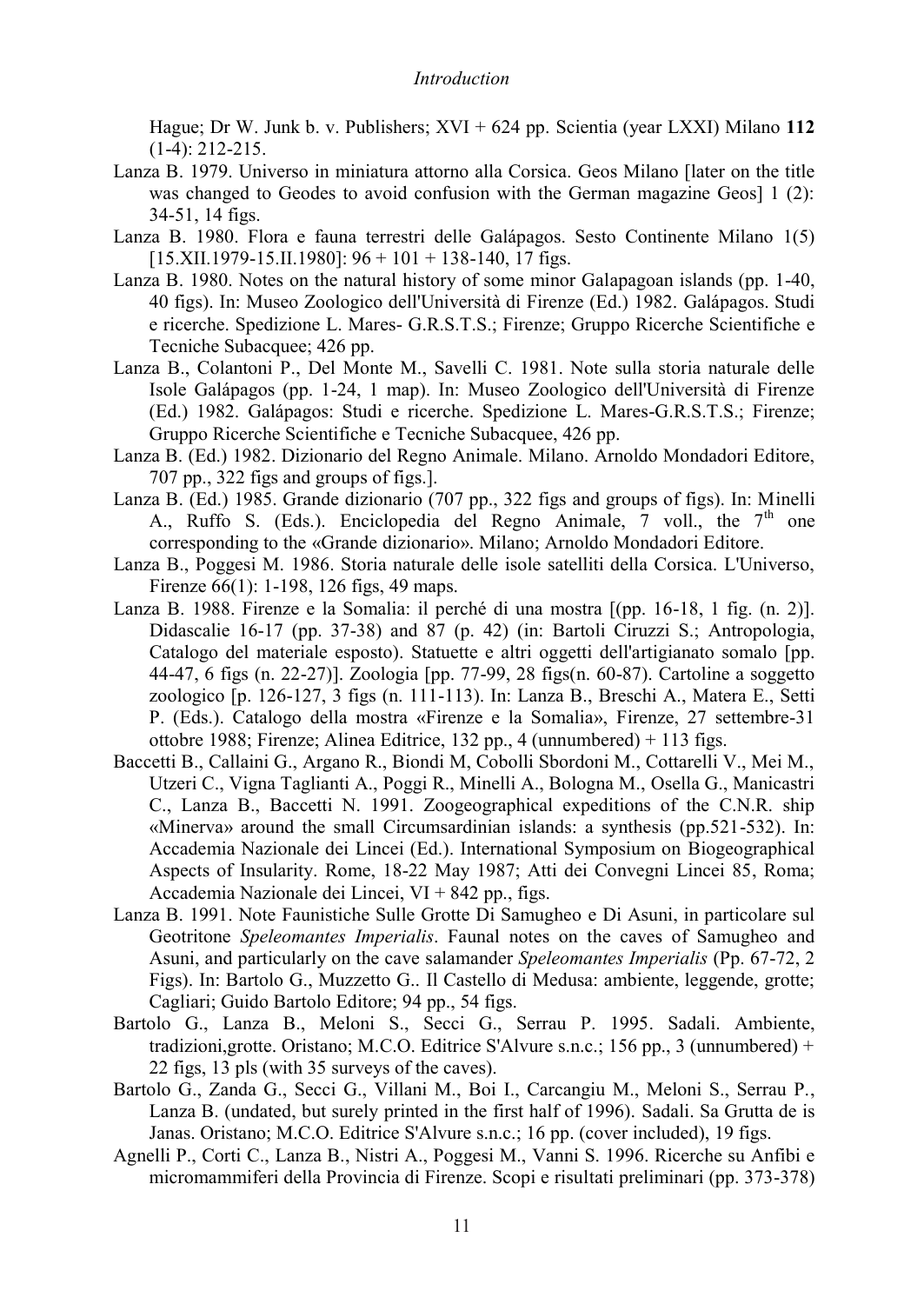In: Calzolai R., Vigni R. (Eds.). Lo stato dell'ambiente in Toscana. Atti della Prima Conferenza Regionale; Firenze 23-25.XI.1995; Firenze; Ed. Regione Toscana; 414 pp., figs.

- Lanza B. 1998. Preliminary data on the parasites of bats belonging to the Italian fauna (p. 23, unnumbered). In: 1° Convegno Italiano sui Chirotteri; Castell'Azzara (Grosseto), 28-29 marzo 1998, Riassunti; 48 unnumbered pp.
- Lanza B. 1999. Prefazione (pp. V-VII). In: Sarà M. (Ed.). Francesco Minà Palumbo; Catalogo dei Mammiferi della Sicilia; terza ed. a cura di Sarà M., Società Messinese di Storia Patria; Messina;  $XVIII + 186$  pp., 5 figs.
- Lanza B., Agnelli P. 1999. Chirotteri, Chiroptera Blumenbach, 1779; [Pp. 27-96]. In: Spagnesi M., Toso S. (Eds.). Pls By Catalano U.; Iconografia dei Mammiferi d'Italia; [Ozzano Emilia (Bologna)]; Istituto Nazionale per la Fauna Selvatica «Alessandro Ghigi» & [Roma]; Ministero dell'Ambiente, Servizio Conservazione Natura; 203 pp., 4 figs, 103 unnumbered maps, 73 colour pls (I-LXXIII) 48.8 x 33.9 cm.
- Lanza B. 1999. Prefazione (Pp. 13-14). In: Dondini G., Papalini O., Vergari S. (Eds. con la collaborazione di Agnelli P., Lanza B). Atti del 1° Convegno Italiano sui Chirotteri; Castell'Azzara (Grosseto), 28-29 marzo 1998; G. S. «L'Orso»- Castell'Azzara; 360 pp., some figs (unnumbered or numbered in groups), 32 unnumbered colour pls (with 43 figs).
- Lanza B. 1999. Dati Preliminari Sui Parassiti Dei Pipistrelli Appartenenti Alla Fauna D'italia (Mammalia Chiroptera). (Pp. 275-307). In: Dondini G., Papalini O., Vergari S. (Eds. con la collaborazione di Agnelli P., Lanza B.). Atti del 1° Convegno Italiano sui Chirotteri; Castell'Azzara (Grosseto), 28-29 marzo 1998; G. S. «L'Orso»- Castell'Azzara; 360 pp., some figs (unnumbered or numbered in groups), 32 unnumbered colour pls (with 43 figs
- Lanza B. 1999. I parassiti dei pipistrelli (Mammalia Chiroptera) della fauna italiana. Museo Regionale di Scienze Naturali, Monografie XXX. Torino; Museo Regionale di Scienze Naturali, 320 pp.; 32 figs.
- Lanza B., Agnelli P. 2000. Bats, Chiroptera Blumenbach, 1779 [pp. 27-96]. In: Spagnesi M., Toso S., De Marinis A.M. (Eds. of the book) & Spagnesi M., Toso S. (Eds. of the plates), pls by Catalano U. Italian mammals; [Ozzano Emilia (Bologna)]; Istituto Nazionale per la Fauna Selvatica "Alessandro Ghigi" & [Roma]; Ministero dell'Ambiente, Servizio Conservazione Natura; 203 pp., 4 figs, 103 unnumbered maps, 73 colour pls (I-LXXIII) 48.8 x 33.9 cm.
- Lanza B., Mucedda M., Agnelli P. 2002. On the orange Sardinian *Rhinolophus mehelyi* Matschie 1901 (Mammalia Chiroptera Rhinolophidae. Bollettino del Museo Regionale di Scienze Naturali, Torino 19(2): 427-432, 2 figs.
- Lanza B., Agnelli P. 2002. [pp.45-157]. In: Spagnesi M., Toso S., De Marinis A.M. (Eds.), pls by Catalano U. Iconografia dei Mammiferi d'Italia – Italian mammals; Versione aggiornata dell'opera originale, Up-to-date edition of the original text: Spagnesi M. & Toso S. (eds); Iconografia dei Mammiferi d'Italia; [Ozzano Emilia (Bologna) & Roma]; Istituto Nazionale per la Fauna Selvatica «Alessandro Ghigi» [Ozzano] & Ministero dell'Ambiente, Servizio Conservazione Natura [Roma]; 344 pp., 4 figs, 103 unnumbered maps, 73 colour pls (I-LXXIII) 48.8 x 33.9 cm.
- Lanza B., Agnelli P. 2002. (Pp. 44-142). In: Spagnesi M., De Marinis A.M. (Eds.). Mammiferi d'Italia [Quaderni di Conservazione della Natura. Numero 14]; [Ozzano Emilia (Bologna) & Roma]; Istituto Nazionale per la Fauna Selvatica «Alessandro Ghigi» [Ozzano] & Ministero dell'Ambiente e della Tutela del Territorio, Direzione